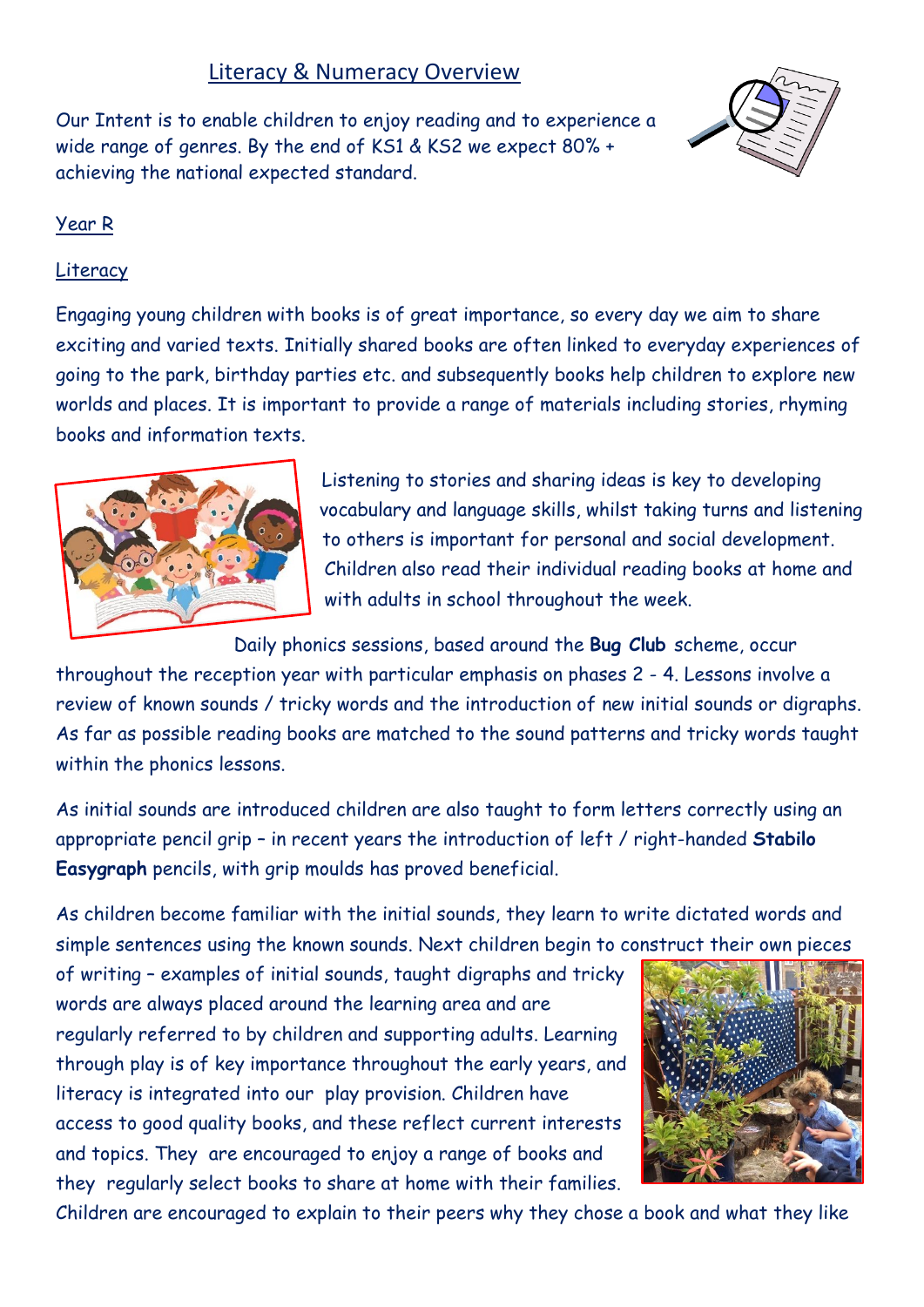about it. This often entices another child to select that book next time! We encourage children to look at the print in the environment and make their own signs and labels for the classroom.

Children are also encouraged to explore mark making a part of their indoor and outdoor play and this is modelled by supportive adults and older children. There is ready access to exciting writing materials including pens, pastels, chalks, clip boards, envelopes, and a varied selection of paper.

## **Maths**



In Foundation Stage, mathematics is a key aspect of learning and there are opportunities to develop interest and skills in this area throughout the day. The role of supportive adults is essential to identify these incidental learning opportunities, for example, whilst giving out drinks, sharing books, looking at the shape of classroom doors and windows, comparing the numbers of pips in an apple core etc.

Everyday there are planned mathematical activities to include counting, sorting, pattern making, measuring, shape recognition etc. Children engage in practical tasks and there are often links with stories, songs and rhymes, for example, 5 Little Ducks, Incy Wincy Spider, 5 Little Speckled Frogs and One, Two, Buckle My Shoe etc. Children are taught to identify numbers to 20 and beyond, and to correctly form the numbers. By the end of the reception year children should have a deep understanding of number to 10 with the ability to subitise numbers and recall number bonds.





Considerable learning occurs through play throughout the early years. Supportive adults encourage the children to look for patterns, identify links and explore ideas. Regular opportunities are provided for the children to explore materials which lend themselves to mathematical discovery such as dominoes, wooden bricks, board games, spot ladybirds and loose parts such as wooden rings and pebbles.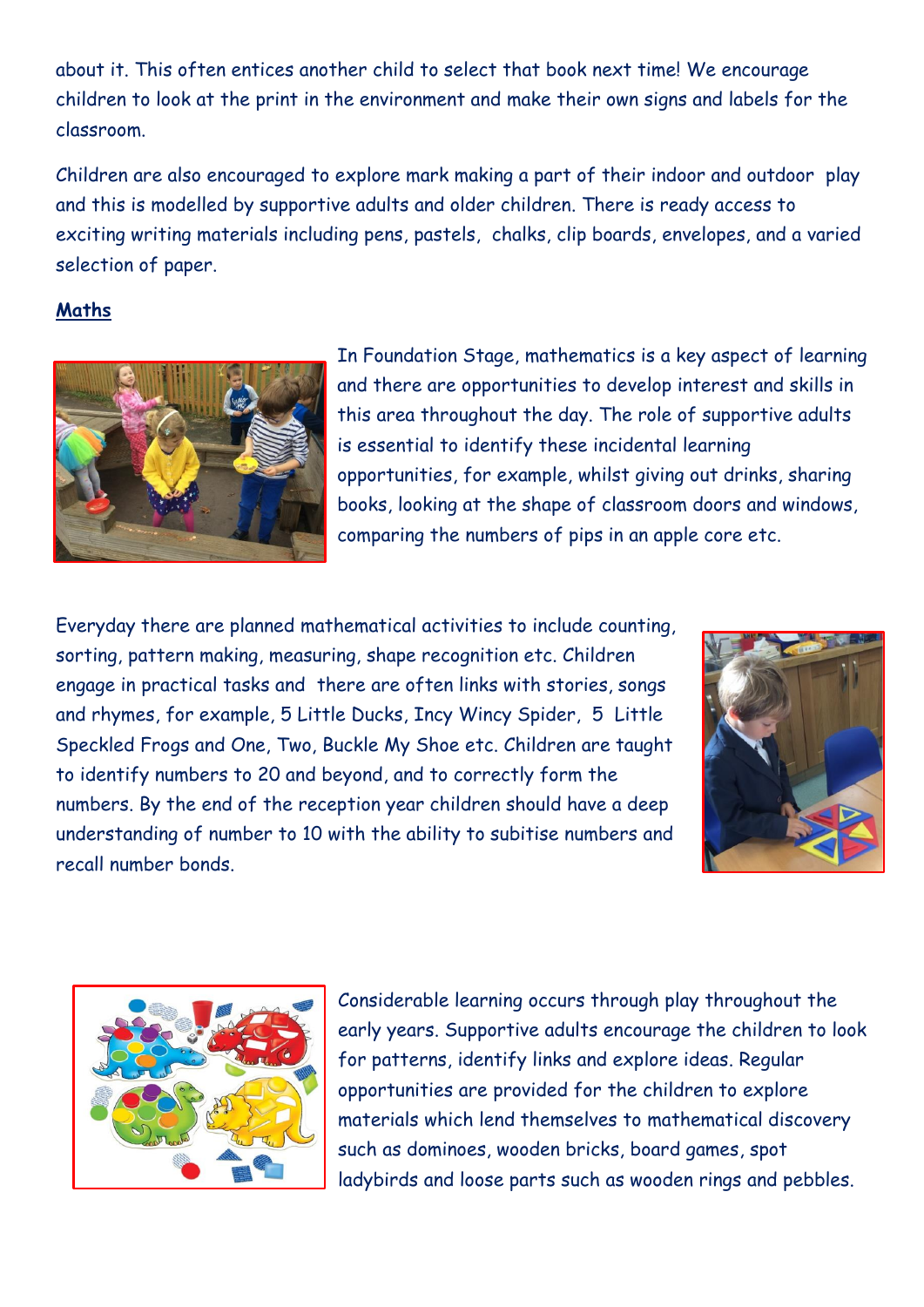### **Year 1/2 Literacy and Numeracy Overview**

### **Progression from year R**

### **Literacy**

Children are introduced wide of reading materials, and they have a time for independent reading each day. They read regularly to supportive adults in school and families are also encouraged to read every day at home. In literacy lessons we focus on different types and styles of writing, for example, stories with familiar settings, traditional tales, imaginative / fantasy stories, accounts, letters and diaries.



We regularly share stories as a class, and as the year progresses, we enjoy some longer stories and chapter books, such as **The Owl Who Was Afraid of the Dark** (J. Tomlinson) and **Happy Mouseday** (Dick King Smith).



Children continue with daily phonics lessons based around **Bug Club**, with particular emphasis on phases 5 - 6. We regularly review sound patterns and refer to taught digraphs and tricky words. Literacy lessons regularly begin with a shared story, poem or other piece of writing – children describe events, consider the vocabulary, suggest what may happen next etc.



Year 1 often start by retelling what has happened and then developing possible outcomes. Stories with a strong sequence such as the traditional **The Gingerbread Man** or **Panther and Frog** (Bug Club) support this stage of writing. Other useful starters include film clips from Literacy Shed and photos / materials linked to class topics.

For Year 2, there is emphasis on description, including a range of

adjectives and adverbs. The children have opportunities to extend their writing and use a range of sentences including statements, question, commands and exclamations.

When writing recounts of their own experiences such as a visit to the seaside or making a willow den, children are encouraged to describe what happened, explain what they saw /heard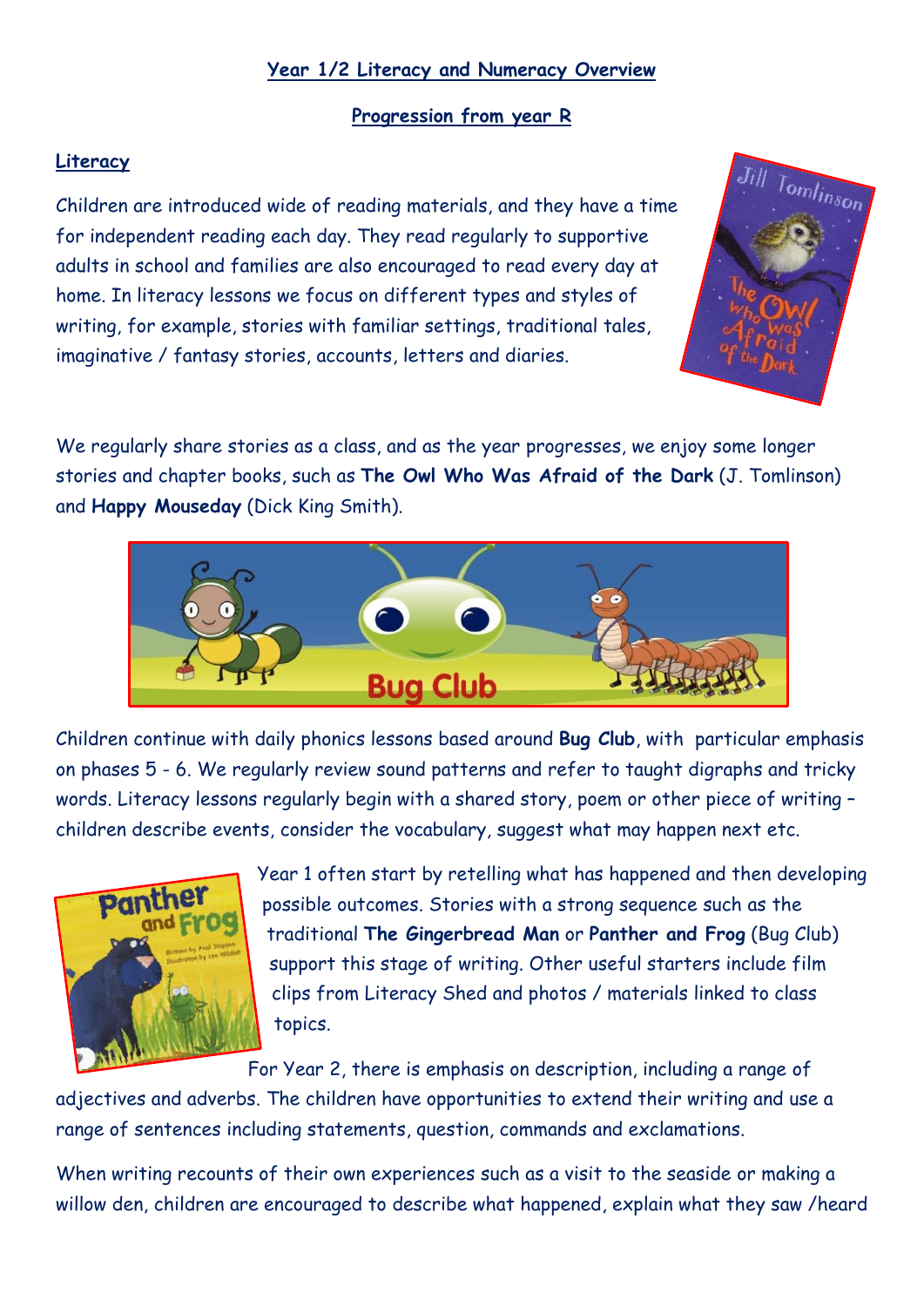and explain their feelings. Before writing we model different beginnings and create vocabulary banks, to enable pupils to enhance the quality of their written work.

Alongside phonics teaching, there is also a focus on spelling, punctuation and grammar. The teaching of spelling is linked to the phonics programme and the specific sound patterns being taught. Each week some key tricky words are also included in the spelling lists. The children take the weekly lists home to learn and are encouraged to read, write and check their spellings for 5/10 minutes each day. If it is difficult or impractical for children to learn spellings at home, additional 1-1 / small group time is allocated in school so that children are less likely to fall behind or lose confidence.

In phonics and handwriting lessons children are reminded of the link between lower-case and upper-case letters and they practise correct letter formation. In Year 1 there is an

> emphasis on accurate letter formation, leaving even spaces between words and positioning letters on the lines. In Year 2 children are introduced to the handwriting joins and begin to join their writing. (Nelson Handwriting Scheme)

In Year 1 children are taught to begin sentences with capital letters and to use full stops. Aspects of punctuation and grammar such as the use of question marks and exclamation marks are introduced steadily

throughout the year and may be linked to class topic work. For example,

question words may be usefully introduced as the children embark on some research about minibeasts.

In Year 2 these SPAG skills are practised before extending learning. The next steps include the wider use of capital letters, commas in a list, expanded noun phrases, apostrophes etc. New concepts are taught specifically in SPAG lessons, and subsequently children are given opportunities to use and apply their new skills in literacy assignments.

#### **Maths**

Children have daily mathematics lessons within their year groups, beginning with a 10-minute segment, reviewing recent learning / securing number bonds and facts. Then new concepts are introduced, often based around the progression in **Hamilton Maths** and supplemented by materials from **White Rose** and teacher made resources.

If a child encounters difficulties in maths lessons, additional 1-1 support is provided outside of the regular maths lessons to boost confidence and help him / her remain on track in their learning. Half termly **Abacus** assessments help to inform future planning. Y2 also undertake past SAT papers / **Rising Star** assessments to help identify next steps.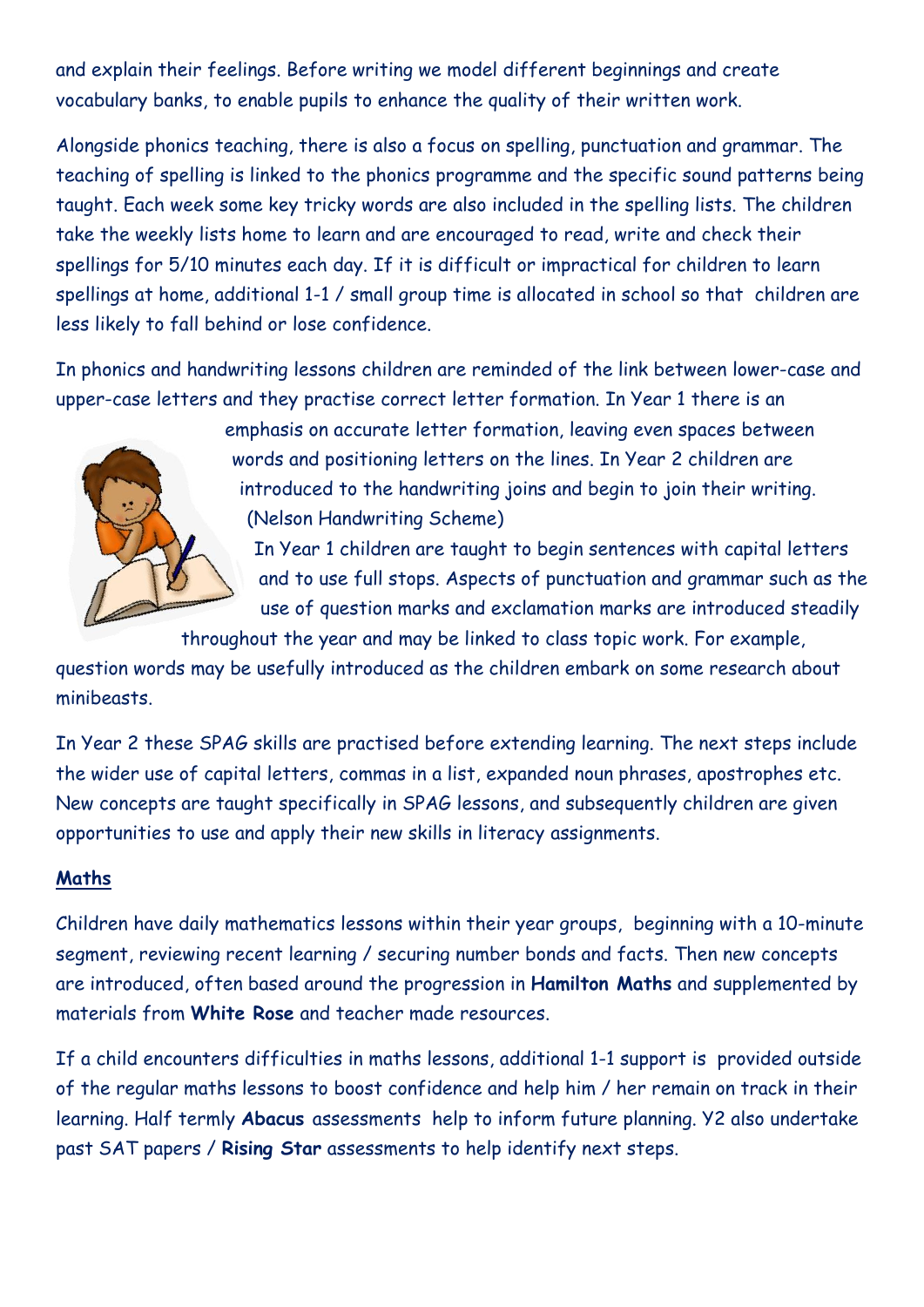### **Year 3/4 Literacy and Numeracy Overview**

#### **Progression from year 2**

#### Literacy

Ric- Retrieval, Inference, Choice. Quick Reading Comprehension text and questions. 10 minutes, 3 times a week. Teacher made resource.

Editing Sentence- A sentence to edit spellings and punctuation. Focus on year 3/4 spelling patterns 3 times a week.

Writing takes place within Literacy sessions. Each sequence of lessons is linked to a writing outcome which is book focused, helping children to find pleasure in reading. Real purpose and audience for writing is established for each unit of work and children are equipped with the skills they need to achieve the final writing outcome. Children and adults work together to review, revise and improve their writing, through teacher modelling, marking and verbal feedback. Regular comprehension practise is also encompassed within lessons with a VIPERS focus (Retrieval, Vocabulary, Inference, Summarise, Explanation, Inference) linking to the book being studied.

Weekly spelling tests focusing on a spelling pattern differentiated by simpler words within the same pattern and less to learn. 2 or 3 tricky words are also added from the year 3/4 tricky words list. Children also have personal spellings taken from words they have struggled with during their written work. Children have 2 or 3 opportunities within the week to practice their spellings using a range of strategies e.g. Look, say, cover, write, check or missing vowels…

Daily reading is extremely important and children are encouraged to have their reading books out on their desks at all times. Daily reading is timetabled for 15 minutes after lunch each day. During this time, children will also be read with on a 1:1 basis.



#### Maths

Every lesson begins with 5 minutes timetable practice to increase speed and confidence. This includes chanting tables aloud and playing rapid times table games. Following this, the children have a 15-minute starter consisting of teacher made arithmetic questions and questions linked to math's topics recently covered.

The main planning is drawn from Hamilton Year 3/4 mixed age planning. This is heavily supplemented by White Rose, Twinkl and Gareth Metcalfe I See Reasoning resources.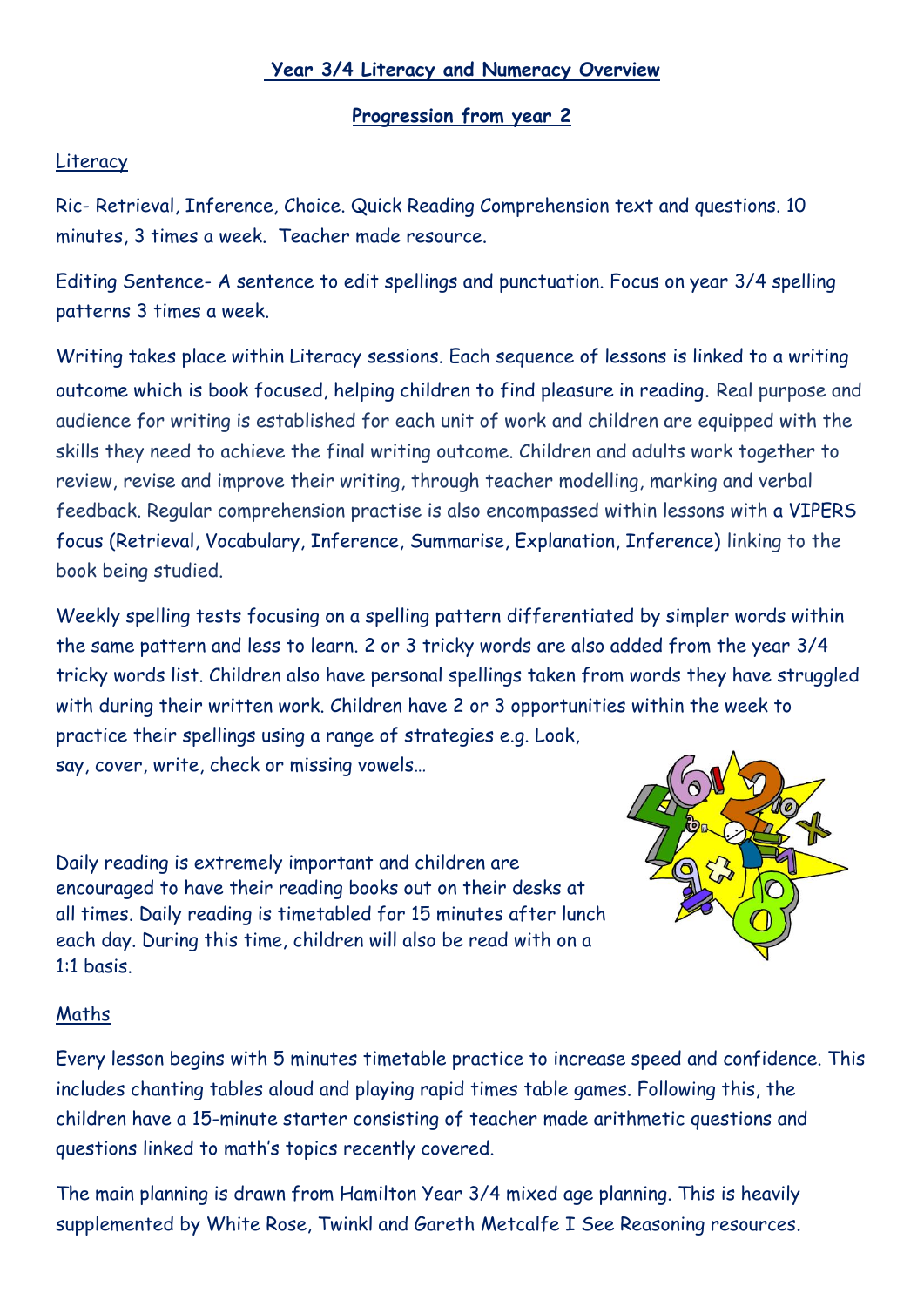Extension challenge questions consist of reasoning and problem-solving activities which extend children's thinking further.

Weekly timestable tests (Froggy Maths) form part of Maths lessons. The children have 1 minute to answer all the timestable questions correctly. When they have answered all the questions correctly, they can move onto the next level. The tests increase in difficulty with the children having to answer more questions as they progress through the challenges. When the children have completed the timestable challenges, they move onto division and fractions.



#### **Year 5/6 Literacy and Numeracy Overview**

**Progression from Year 3/4**

#### Literacy

Ric- Retrieval, Inference, Choice. Quick Reading Comprehension text and questions. 10 minutes, 3 times a week. Children draw out key information and summarise main ideas from the text. Teacher made resource.

Editing Sentence- A sentence to edit spellings and punctuation. Focus on year 5/6 spelling patterns 3 times a week. Sentences progress to include grammar and punctuation mistakes to correct.

Main Literacy lessons are planned using a range of sources- Literacy Shed for film and book related units, Hamilton Trust and own planning linked to topic work. Additional Grammar and Punctuation resources also include Twinkl and CGP.



viper

Children read for pleasure for a minimum of 15 minutes a day. We have a wide range of quality reading books across a range of genres including myths and legends, modern fiction, traditional stories and stories from other cultures. Children usually have an individual reading session with an adult to talk about their text, especially themes within the text and discuss their understanding of the book. The class reading challenge incentivises the children to read regularly, to discuss books with

their friends, read sequels and to read classic fiction. It also encourages the reading, learning and performing poetry by heart. We also have a range of fiction and non- fiction linked to topic work e.g. The Victorians, World War 2, which are highlighted at relevant times. Atlases and maps also form an important part of reading and research particularly in history and geography teaching.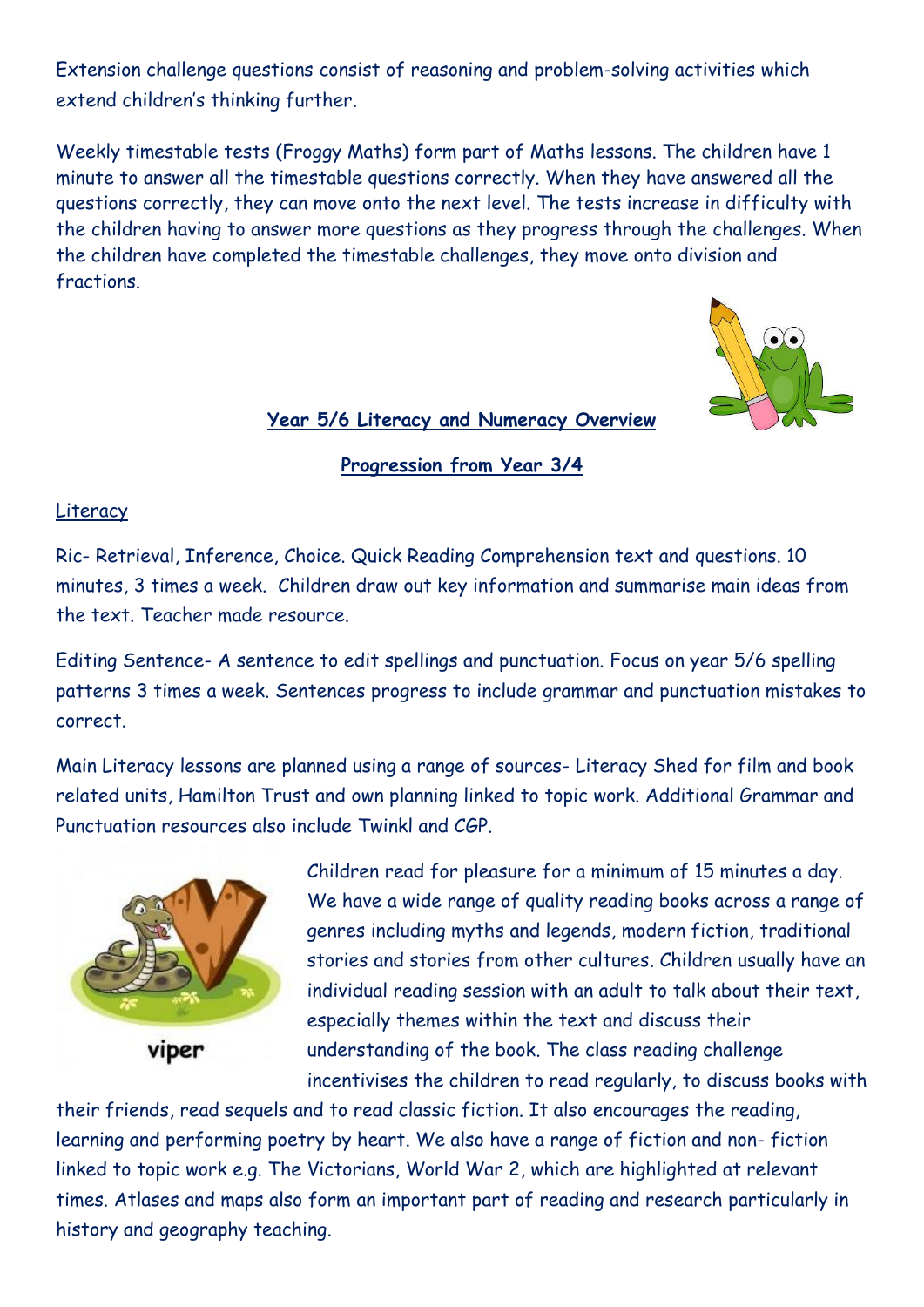Weekly reading comprehension using predominantly Literacy Shed Comprehension Plus resources stage 5 and 6 (Lexile Score 840+) using a variety of text styles with a VIPERS focus (Retrieval, Vocabulary, Inference, Summarise, Explanation, Inference). Texts include narratives, poetry, formal and informal letters, diaries, newspapers, playscripts, information texts etc. As part of these comprehensions, children analyse and evaluate the use of language using technical terminology such as metaphors, similes etc. These lessons often take a whole class approach and include discussions on different viewpoints and how the characters develop through the text. Vocabulary exercises also take an important part in reading comprehension. Children are encouraged to highlight unfamiliar words, guess meanings by reading in context, use dictionaries and thesauruses to find definitions and synonyms. These are then noted for use in their writing.

Weekly spelling tests focusing on a spelling pattern differentiated by simpler words within the same pattern and less to learn. 2 or 3 tricky words are also added from the year 5/6 tricky words list. Children also have personal spellings taken from words they have struggled with during their written work. Children have 2 or 3 opportunities within the week to practice their spellings using a range of strategies e.g. Look, say, cover, write, check or missing vowels…

### **Maths**

Every lesson begins with a 15–20-minute starter consisting of teacher made arithmetic questions and questions linked to maths topics recently covered.



The main planning is drawn from Hamilton Year 5/6 mixed age planning. This is heavily supplemented by White Rose materials. Extension challenge questions are largely White Rose reasoning questions, past SAT materials or teacher made questions. Twinkl 'Diving into Mastery' resources also used to supplement some topics with more able learners.

Weekly Froggy Maths tests allow the children to practice and test times tables knowledge. They progress up through the lily pads as their recall of tables including division, fractions, square and cubed numbers and mixed mental arithmetic skills become more embedded.

IMPACT

Assessment & Pupil Tracking

Assessment formatively progress is monitored by Lead Teachers. Interventions and support are given as and when required. Summative assessment occurs at three check points throughout the year. Assessments are placed on Scholarpack so tracking of pupils and class year